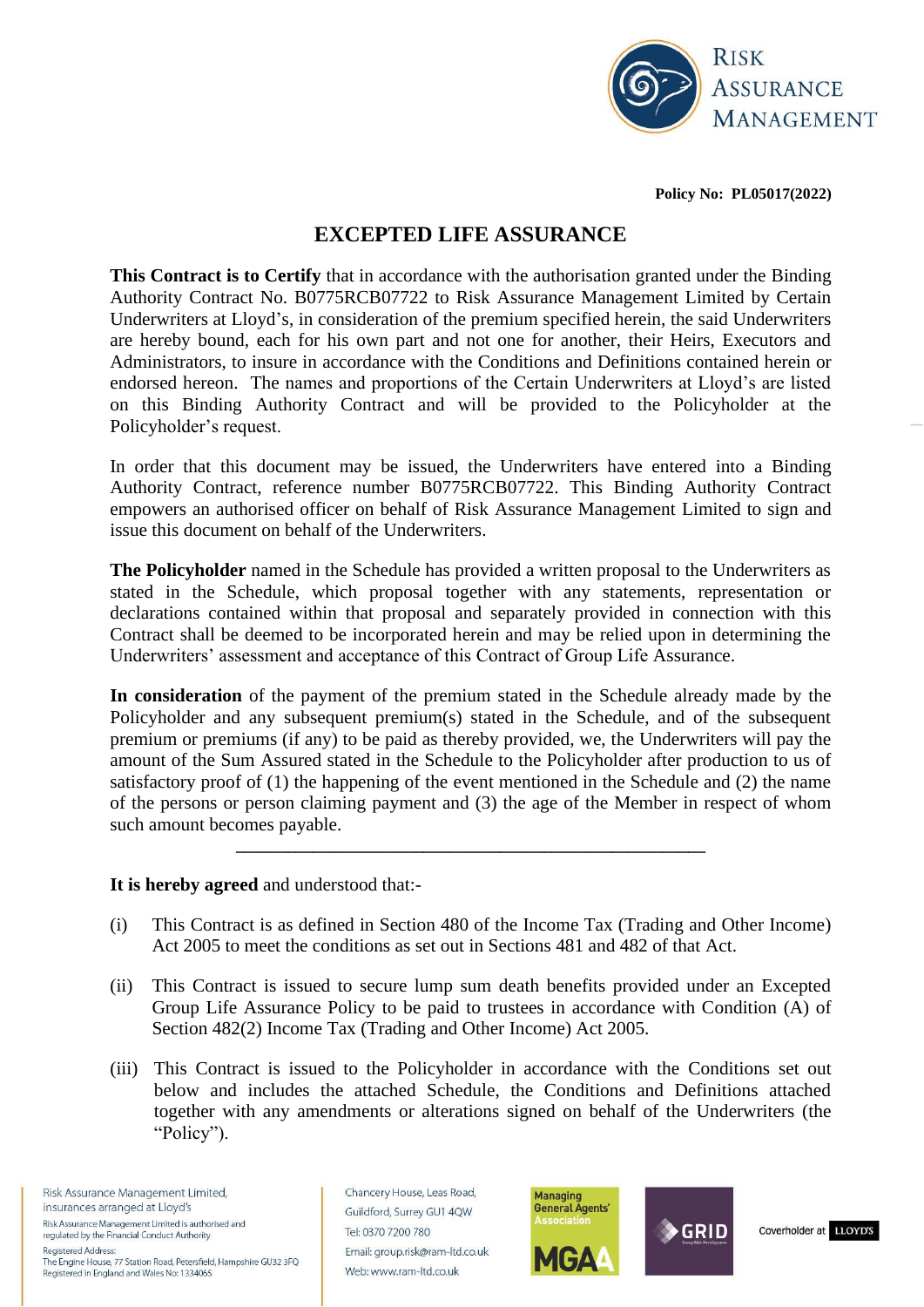

- (iv) The Policyholder will have no beneficial interest in any benefits payable under this Policy which will be applied by the Policyholder in accordance with the Scheme.
- (v) All monies payable under this Policy due to or from Risk Assurance Management Limited shall be made at its address at Chancery House, Leas Road, Guildford, Surrey, GU1 4QW or such other address as Risk Assurance Management Limited may notify to the Policyholder.
- (vi) In this Policy, where appropriate, referral to the masculine shall include the feminine and the singular the plural.
- (vii) The Law of England and Wales shall govern this Policy and the Courts of England and Wales alone shall have jurisdiction in any dispute arising.

**In witness** whereof this Policy has been signed at the place and on the date specified in the Schedule by:

……………………………………………………………………………..

Authorised Officer

For and on behalf of **Risk Assurance Management Limited** 

under Binding Authority Contract No. B0775RCB07722

Address: Chancery House, Leas Road, Guildford, Surrey, GU1 4QW

Authorised and Regulated by the Financial Conduct Authority

Date: 25 May 2022

### **PLEASE READ THIS POLICY CAREFULLY AND SEE THAT IT MEETS WITH YOUR REQUIREMENTS. PAY SPECIAL ATTENTION TO THE CONDITIONS, DEFINITIONS AND EXCLUSIONS. IF THIS ASSURANCE DOES NOT MEET WITH YOUR REQUIREMENTS THEN PLEASE CONSULT YOUR INSURANCE ADVISER.**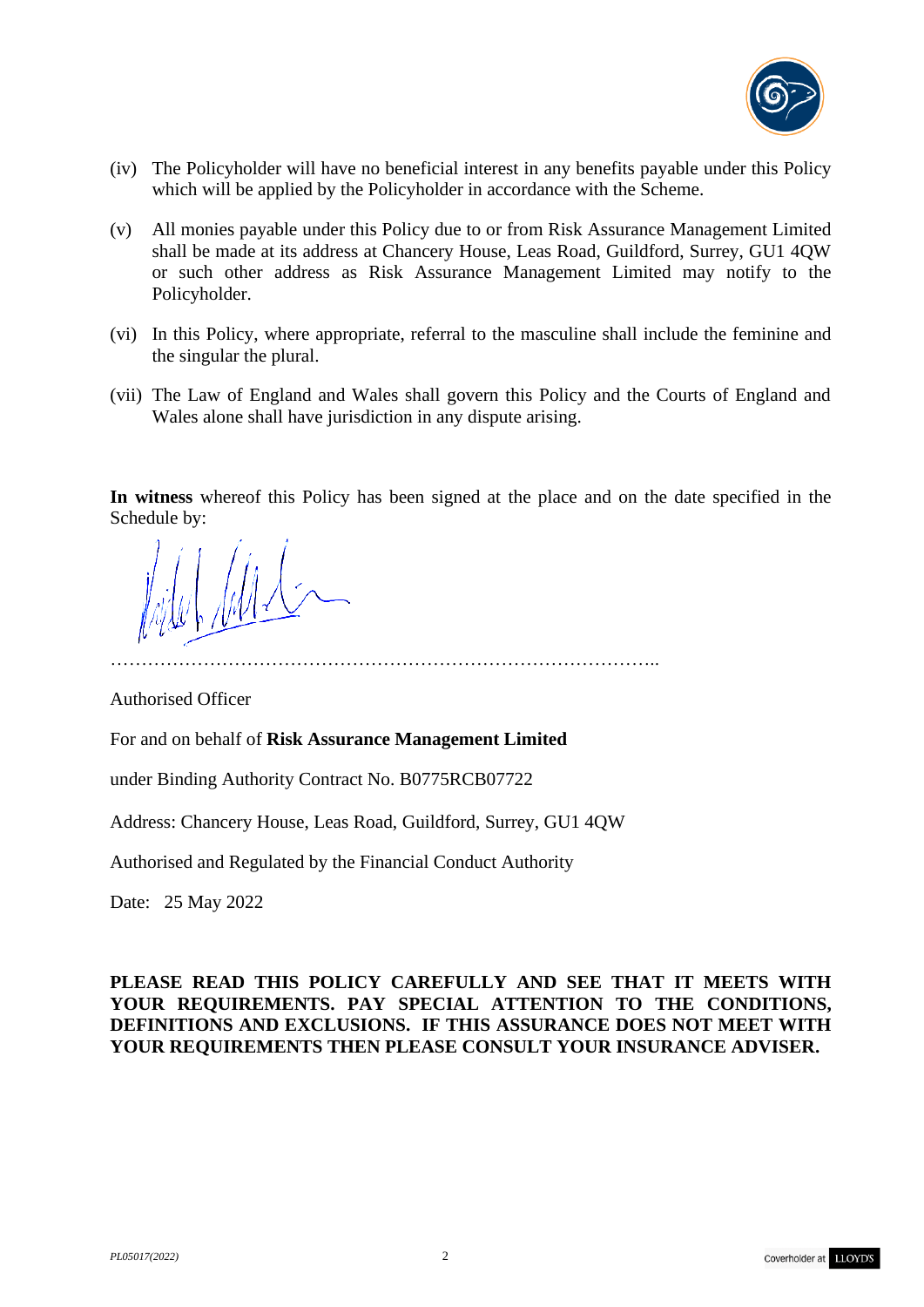

# **SCHEDULE**

# **Attaching to and forming part of Policy number: PL05017(2022)**

| Date of Proposal and<br><b>Declaration:</b>                                       | 07 April 2009.                                                                                                                                                                                                                                                                                               |
|-----------------------------------------------------------------------------------|--------------------------------------------------------------------------------------------------------------------------------------------------------------------------------------------------------------------------------------------------------------------------------------------------------------|
| <b>Type of Assurance:</b>                                                         | Life Term Assurance.                                                                                                                                                                                                                                                                                         |
| <b>Period of Cover:</b>                                                           | From:<br>00.01 hrs on the First day of May 2022.<br>To:<br>00.01 hrs on the First day of May 2023.                                                                                                                                                                                                           |
| <b>Scheme:</b>                                                                    | Merseyside Police Group Insurance Trust.                                                                                                                                                                                                                                                                     |
| Policyholder:                                                                     | The Trustees of Merseyside Police Group Insurance Trust.                                                                                                                                                                                                                                                     |
| <b>Members:</b>                                                                   | Eligible Members whose membership of the Scheme has commenced.                                                                                                                                                                                                                                               |
| <b>Eligible Members:</b>                                                          | All present and future Retired Members formerly in the service of<br>Merseyside Police, the Port of Liverpool Police or the Isle of Man<br>Constabulary whose cover has remained continuous from the Serving<br>Member Scheme until they attain age 75 years as more particularly<br>defined in this Policy. |
| <b>Sum Assured:</b>                                                               | The Benefit in respect of each Member shall be an amount as shown in<br>Table A.                                                                                                                                                                                                                             |
| <b>Catastrophic Event limit:</b>                                                  | Not Applicable.                                                                                                                                                                                                                                                                                              |
| <b>Exclusions:</b>                                                                | Not Applicable.                                                                                                                                                                                                                                                                                              |
| <b>Premium Rate(s):</b>                                                           | See Table B.                                                                                                                                                                                                                                                                                                 |
| <b>Premium Rate(s)</b><br><b>Guarantee Period:</b>                                | 3 years expiring at 00.01 hrs on 01 May 2025.                                                                                                                                                                                                                                                                |
| <b>Commencement Date of</b><br><b>Premium Rate(s)</b><br><b>Guarantee Period:</b> | 00.01 hrs on 01 May 2022.                                                                                                                                                                                                                                                                                    |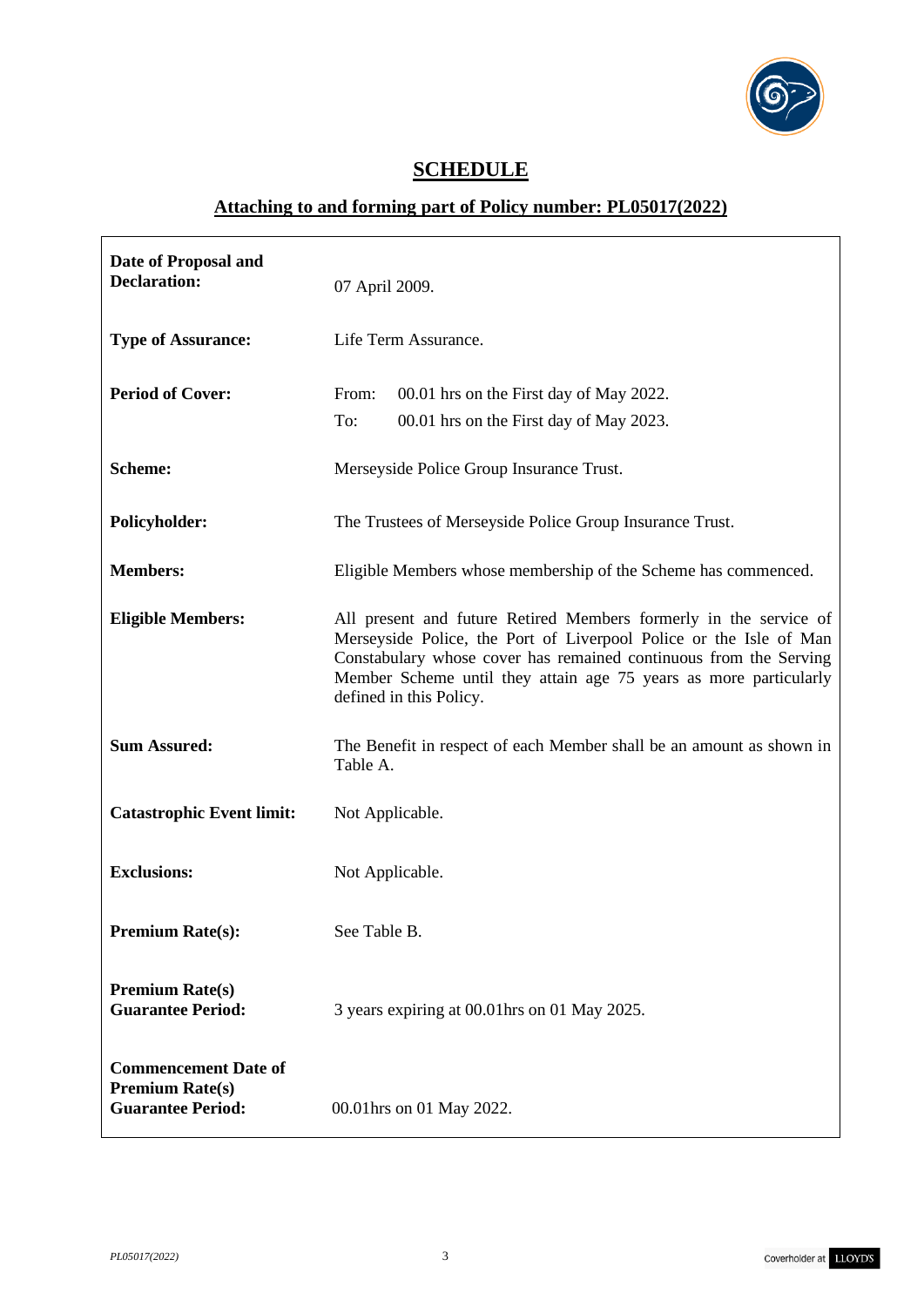

| <b>Premium Frequency:</b>                                     | Per Calendar Month.                                                                                                                          |
|---------------------------------------------------------------|----------------------------------------------------------------------------------------------------------------------------------------------|
| <b>Event upon which the Sum</b><br><b>Assured is payable:</b> | The death of a Member during the Period of Cover or upon diagnosis of<br>a Terminal Prognosis as described in Point 6 of Benefit Conditions. |
| To whom payable:                                              | The Policyholder.                                                                                                                            |
| <b>Binding Authority</b><br><b>Contract No:</b>               | B0775RCB07722.                                                                                                                               |

**Signed:**  $\begin{array}{ccc} 1 & 1 & 1 \\ 1 & 1 & 1 \end{array}$  **Date:** 25 May 2022  **Authorised Officer Risk Assurance Management Limited**  at the offices of Risk Assurance Management Limited Chancery House, Leas Road, Guildford, Surrey, GU1 4QW

**Notices affecting this Policy must be sent in writing to the Company's Office at Chancery House, Leas Road, Guildford, Surrey, GU1 4QW or such other address as Risk Assurance Management Limited may have notified to the Policyholder.**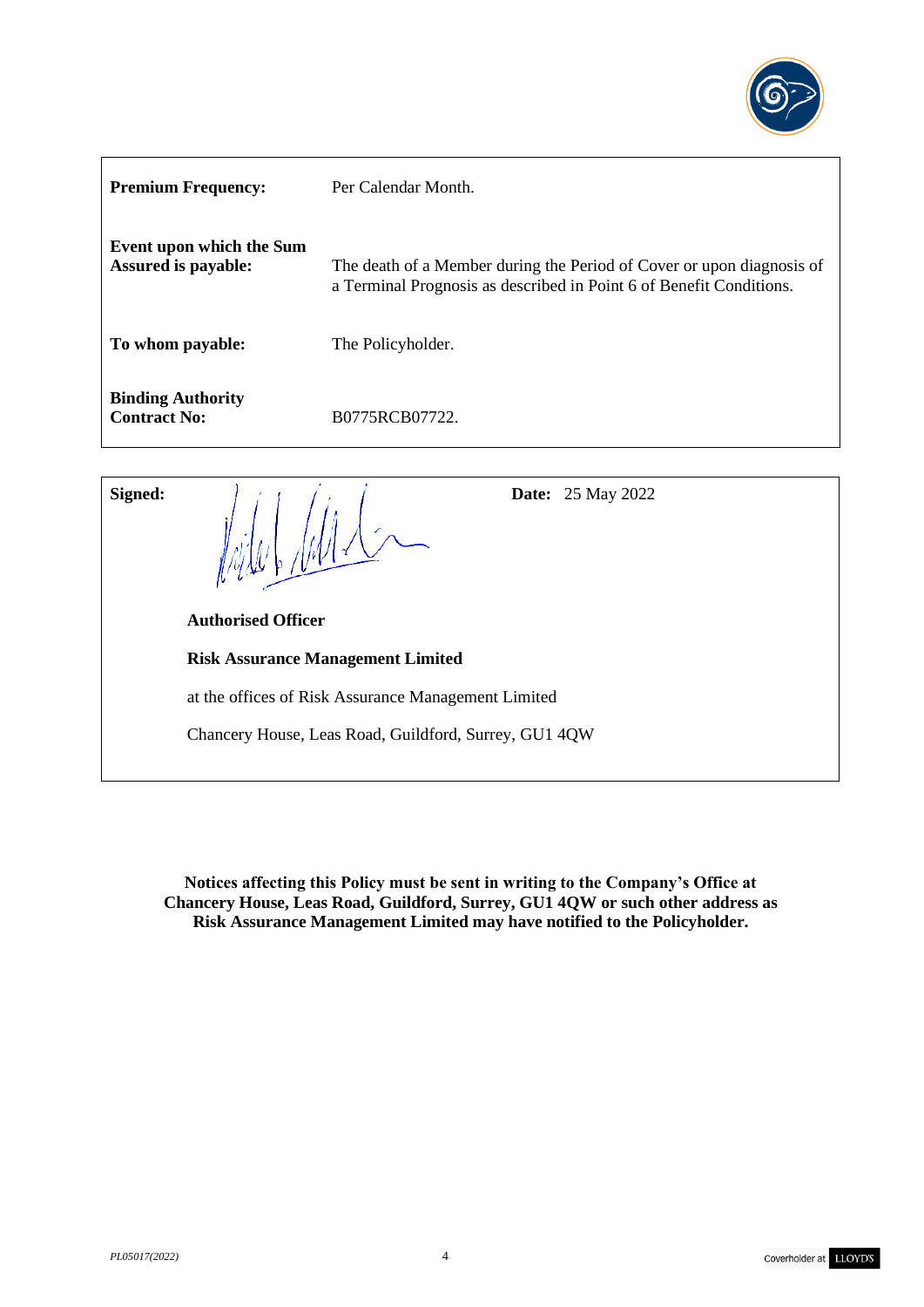

# **TABLE A**

The Life Assurance Benefit in the case of all Members shall be an amount as follows:-

Retired Members formerly in the service of Merseyside Police or the Port of Liverpool Police

Members aged to 59 years  $£60,000$ Members aged 60 years to 64 years £30,000 Members aged 65 years to 69 years  $\pm$  5,000

*Only available to Members who attain age 70 years on or after 01 May 2022* Members aged 70 years to 74 years  $\pm 3,000$ 

Retired Members formerly in the service of the Isle of Man Constabulary

Members aged to 59 years £75,000 Members aged 60 years to 64 years £50,000 Members aged 65 years to 69 years  $\pm 7,500$ 

*Only available to Members who attain age 70 years on or after 01 May 2022* Members aged 70 years to 74 years  $\text{\pounds}$  5,000

Note: Under this Policy, or any subsequent replacement Policy issued by the Company, the Life Assurance Benefit will be subject to an appropriate reduction in respect of the Member where a previous payment of Terminal Prognosis Advance has been paid.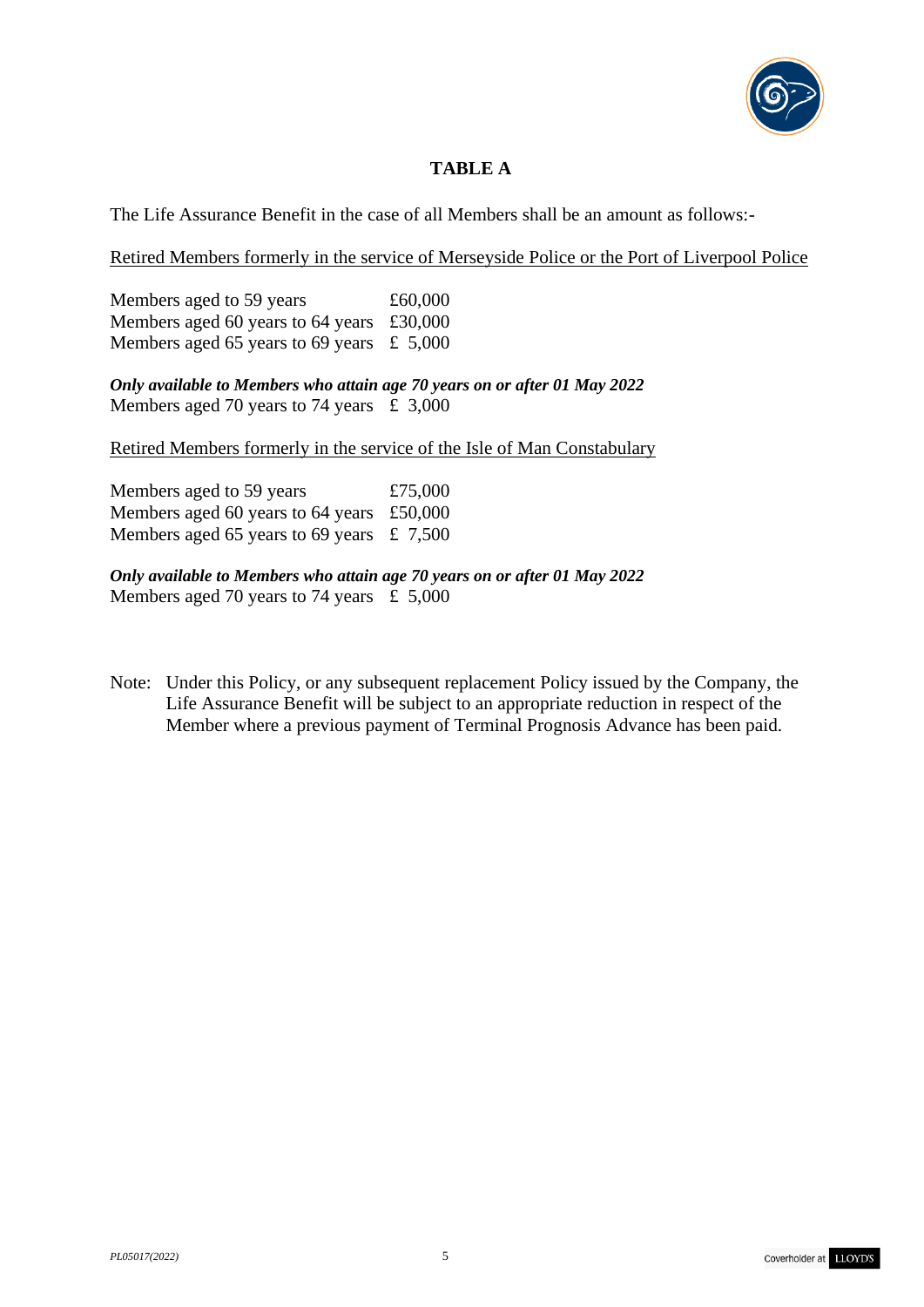

### **TABLE B**

The Premium Rate(s) in the case of all Members shall be an amount agreed between Risk Assurance Management Limited and Philip Williams & Co Insurance Management.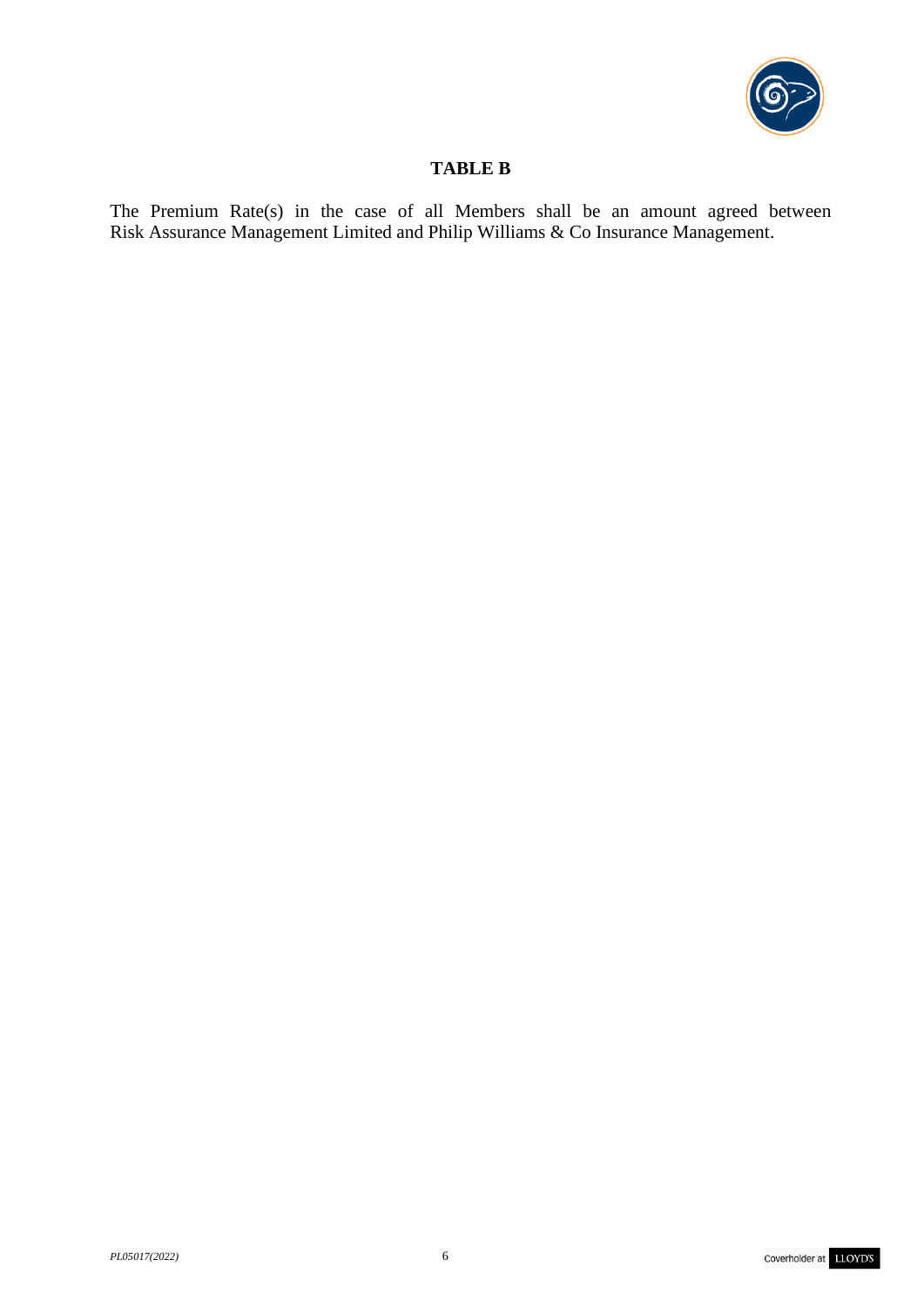

# **GENERAL CONDITIONS**

#### **1. PERIOD OF POLICY**

Subject to the provisions of these General Conditions this Policy shall continue from the Commencement Date of the Premium Rate(s) Guarantee Period stated in the Schedule and cover shall be renewable by the issue of a new Schedule annually thereafter.

In the event that the Premium Rate(s) Guarantee Period exceeds the Period of Cover under this Policy a new Schedule will be issued for the remainder of the Premium Rate(s) Guarantee Period at the same Premium Rate(s).

# **2. VARIATION OF CONDITIONS**

The Company reserves the right from time to time to vary any Conditions of this Policy and the Schedule and of any endorsement attaching to it upon giving to the Policyholder two months notice of its intention.

#### **3. PROVISION OF NECESSARY INFORMATION**

It is the Policyholder's responsibility to provide the Company with all the necessary data when requested by the Company. It is the Policyholder's duty to ensure that all data and information provided is correct and it is agreed that the Company shall be entitled to rely upon the data, information or evidence so furnished.

#### **4. SCHEME ALTERATIONS**

The Conditions of this Policy shall not be changed unless and until the Company shall have agreed in writing to such change.

If the number of Members or Sum Assured changes by more than 20% from the Commencement Date of Premium Rate(s) Guarantee Period, the Company reserves the right to amend the Conditions of this Policy including (for the avoidance of doubt) the Premium Rate(s) with effect from the date the change occurred.

#### **5. FRAUDULENT OR MISLEADING INFORMATION**

Any fraud, concealment or deliberate mis-statement by the Member, or anyone acting on behalf of the Member, if unknown to the Policyholder affecting assurance under this Policy or in connection with the making of any claim hereunder shall render this Policy null and void in so far as it relates to the Member in question but any such fraud, concealment or deliberate mis-statement by or known to the Policyholder shall render the whole Policy null and void and all claims hereunder shall be forfeited.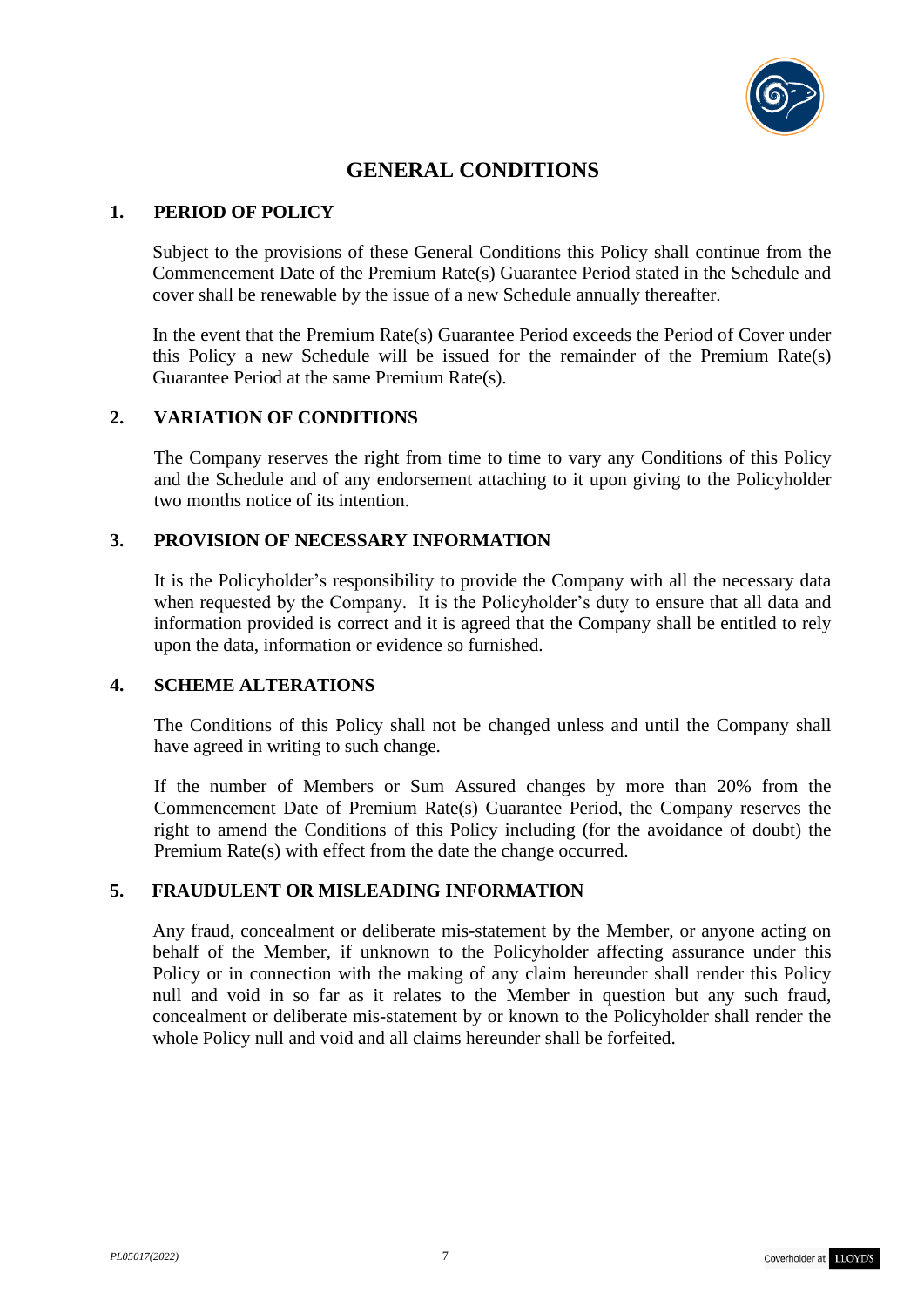

### **6. PROFIT PARTICIPATION AND SURRENDER VALUE**

This Policy does not participate in profits and has no surrender value.

### **7. INFRINGEMENT OF POLICY CONDITIONS AND DEFINITIONS**

The Company reserves the right upon giving written notice to the Policyholder to terminate this Policy in the event of breach or infringement of the Conditions of this Policy and payment of any benefit shall be conditional upon the Policyholder complying with the Conditions of this Policy.

#### **8. CONTRACTS (RIGHTS OF THIRD PARTIES) ACT 1999**

All third party rights granted by the Contract (Rights of Third Parties) Act 1999 are excluded from this Policy.

#### **9. REINSTATEMENT OF POLICY**

If the Policy has lapsed due to non-payment of premium on the due date then, in accordance with Premium Condition 2, it can be reinstated within one month if premium payments are resumed. If the premium discontinuance has exceeded two months, the Policy having already lapsed, agreement will be required from the Company to reinstate the Policy and premium payments must be resumed in accordance with that agreement.

#### **10. DISCONTINUANCE OF SCHEME**

The Policyholder shall have the right to terminate the Policy by giving written notice to the Company. The Policy will terminate from the date the Company receives the written notice and any cancellation will not be backdated and premiums will be charged for the time on risk.

The Company reserves the right to cancel the Policy if the Policyholder fails to comply with the Conditions of the Policy.

The Scheme will cease immediately should the provision of the benefits payable under the Policy cease to be paid in accordance with Sections 481 and 482 of the Income Tax (Trading and Other Income) Act 2005.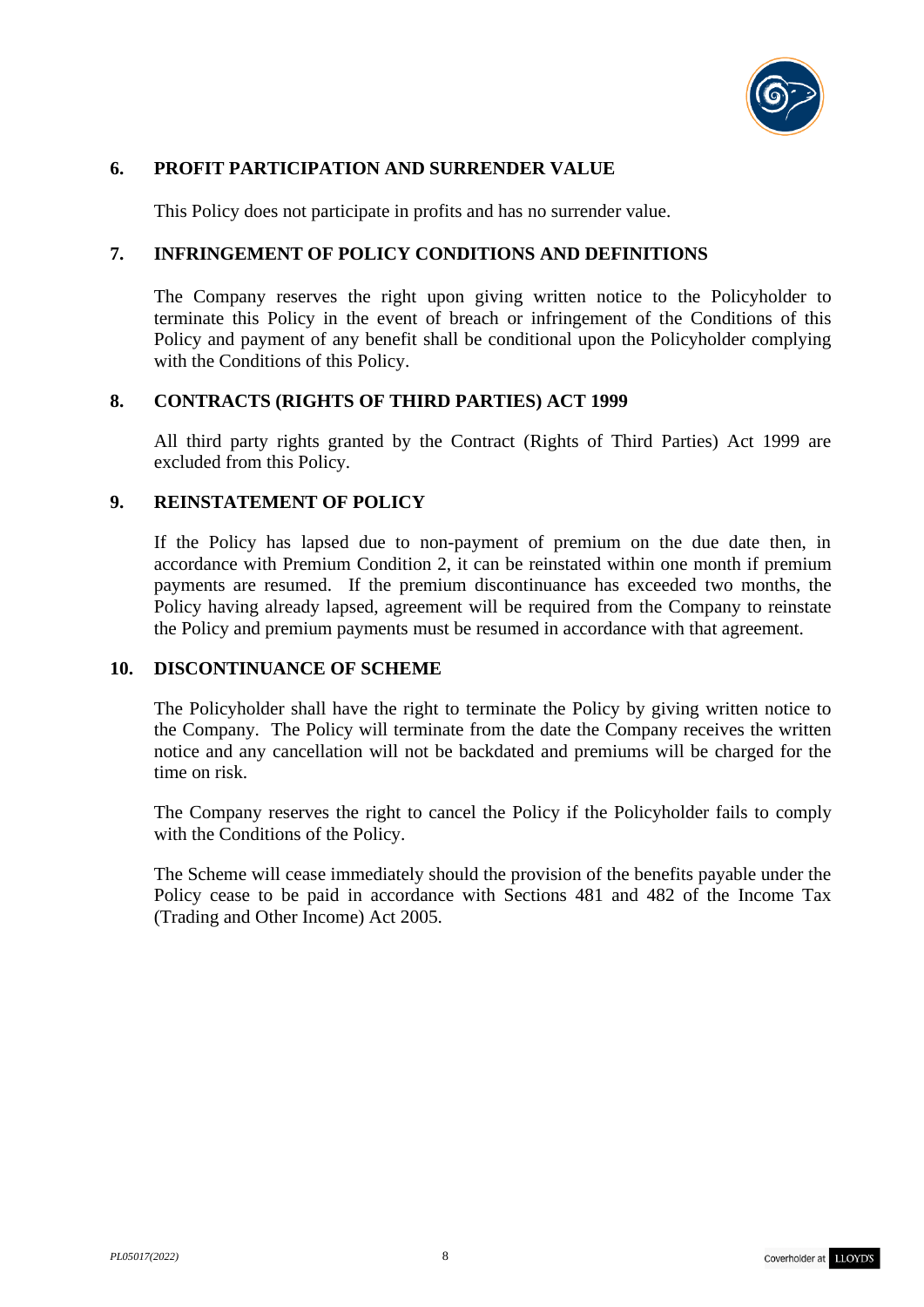

# **MEMBERSHIP CONDITIONS**

#### **1. ELIGIBLE MEMBERS**

In exceptional circumstances the Policyholder may waive the qualifications of age and any Member in respect of whom this qualification is waived shall be an Eligible Member with the prior agreement of the Company.

For the avoidance of doubt, a person shall cease to be an Eligible Member forthwith upon the happening of point 4 in Membership Conditions.

### **2. COMMENCEMENT OF COVER**

The date upon which cover will commence for each Member will be the Member's Normal Entry Date which shall be:-

i) As from commencement of the Period of Cover if he is on that date an Eligible Member;

or

ii) As from the first date on which he is an Eligible Member;

or

iii) As from the date on which he is deemed to be an Eligible Member in the event of the Policyholder waiving the qualification of age or any other requirement.

The commencement of cover is subject to acceptance of the Member's assurance by the Company as described below.

#### **3. ACCEPTANCE OF ASSURANCE**

The Company will accept the assurance of an Eligible Member as a Member of the Scheme from his Normal Entry Date subject to any Evidence of Insurability that the Company may require.

Subsequent increases in the amount of a Member's benefit will also be subject to acceptance by the Company.

## **4. TERMINATION OF A MEMBER'S ASSURANCE**

The assurance of a Member will terminate immediately in the event of:-

i) Discontinuance of payment of premiums whether generally or in relation to that Member;

or

ii) The Member ceasing to be an Eligible Member.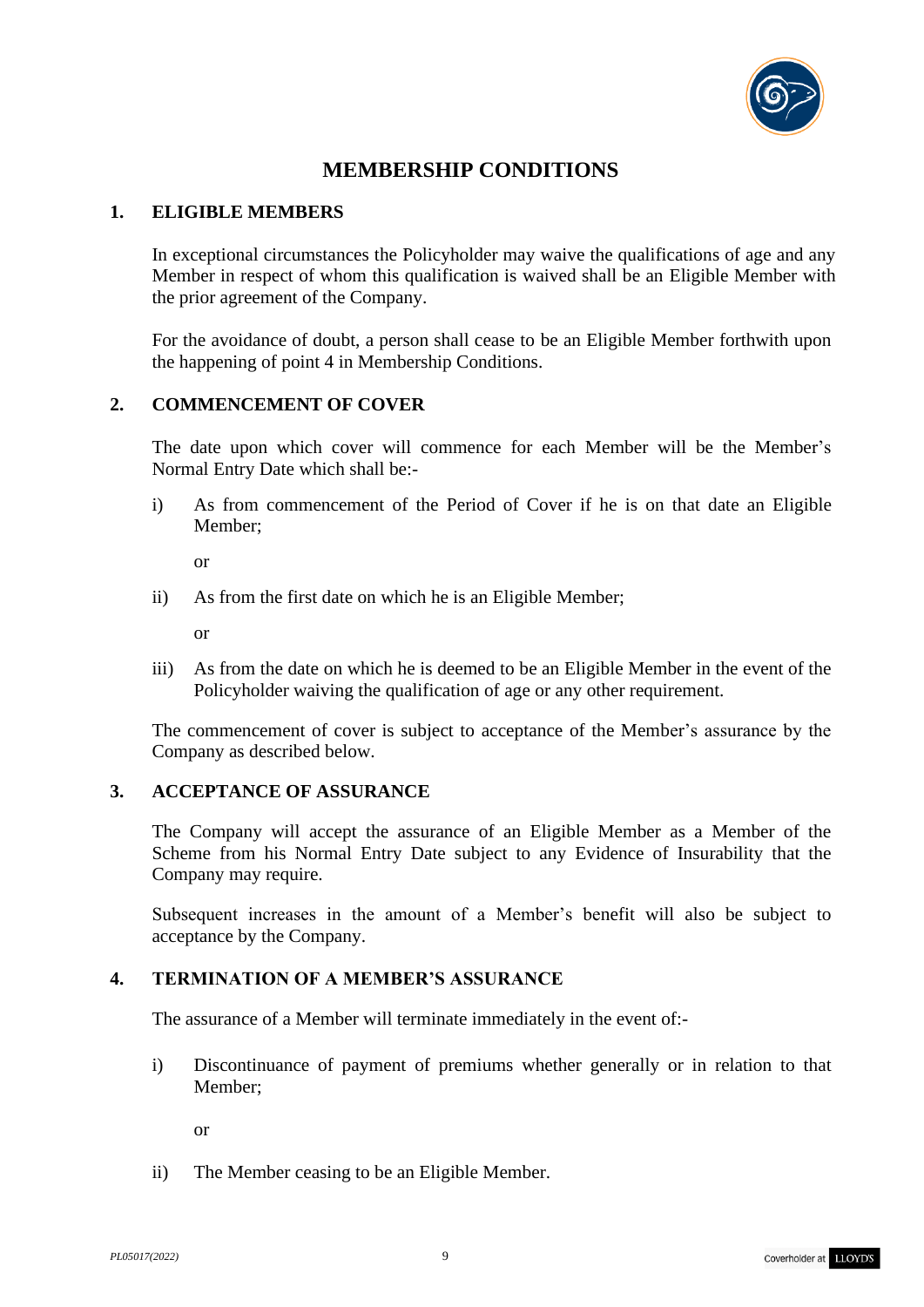

# **BENEFIT CONDITIONS**

#### **1. AMOUNT OF BENEFIT**

The Sum Assured appropriate to a Member as stated in Table A of the Schedule.

#### **2. WHEN PAYABLE**

On the death of a Member, during the Period of Cover or upon diagnosis of a Terminal Prognosis as described in Benefit Condition 6, subject to all necessary proof to enable the Company to accept the claim.

### **3. TO WHOM PAYABLE**

The Policyholder in trust for the benefit of such one or more persons as the Policyholder in its absolute discretion shall decide in accordance with the Scheme.

### **4. CATASTROPHIC EVENT**

When a Catastrophic Event limit is stated in the Policy Schedule the following Benefit Condition will apply:-

The maximum aggregate liability of the Company to the Policyholder for a death or a series of deaths (irrespective of the date or place of death) attributable directly or indirectly to a Catastrophic Event shall be the Catastrophic Event limit.

Allocation of benefits to the Policyholder resulting from the death or a series of deaths attributable directly or indirectly to a Catastrophic Event and thus subject to the Catastrophic Event limit, shall be in the chronological order of the dates upon which written notification of each death claim is received by the Company provided always that the Company's liability in respect of all such claims under the Policy shall not exceed the Catastrophic Event limit.

In so far as more than one such written notification is received by the Company on the same day and in a total amount that would cause the Catastrophic Event limit to be exceeded, the Company shall be entitled in its sole discretion to pay such claims on a reduced pro-rata basis according to the remaining balance of the Catastrophic Event limit such that the Company's total liability for such claims under the Policy shall not exceed the Catastrophic Event limit.

If the Catastrophic Event limit is reached (as set out in paragraph 1 above), the Company will pay the Catastrophic Event limit stated in the Schedule to the Policyholder and the Policyholder will be responsible for the allocation of benefits as stated above.

# **5. ALTERATION IN LIFE ASSURANCE BENEFIT**

Any alteration in benefits agreed by the Company as referred to in General Condition 4 shall for the purpose of this Policy take effect on the day on which the alteration takes effect for the purpose of the Scheme.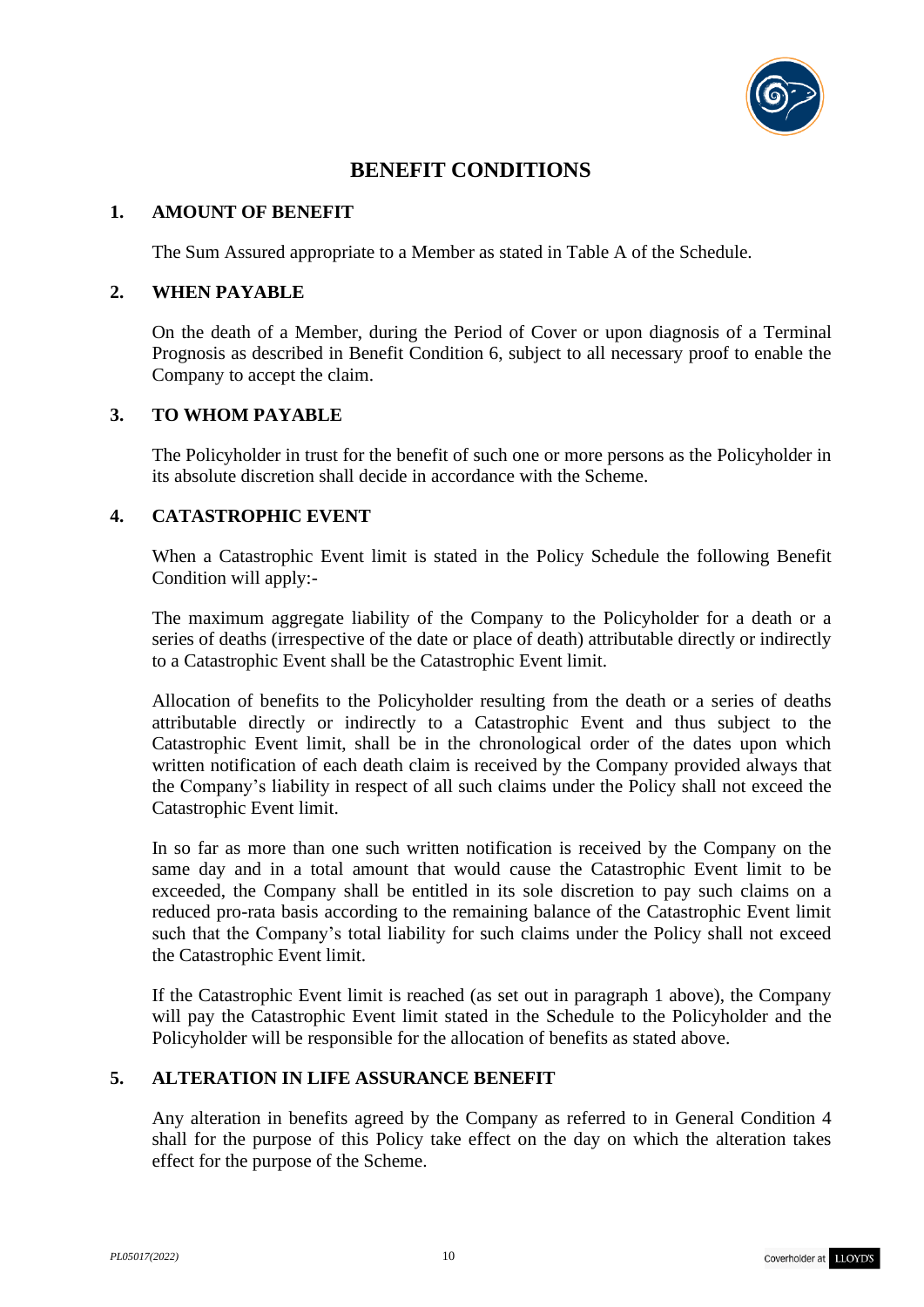

# **6. TERMINAL PROGNOSIS ADVANCE (Only Available To Members Who Have Not Attained Age 64)**

If a Terminal Prognosis of less than 12 months is made by a qualified medical practitioner in respect of a Member, the Trustees will be entitled to apply for an advance of 20% of the Life Assurance Benefit which is appropriate to that Member calculated in accordance with Table A at the date of receipt of the claim by the Company. In the event of the subsequent death of the relevant Member during the currency of this Policy the remaining balance of the Life Assurance Benefit will be payable.

If a Terminal Prognosis Advance has been paid in respect of a Member, no further Terminal Prognosis benefit is payable on the same Member under this Policy or any subsequent replacement Policy issued by the Company, irrespective of the length of time the Member may have actually survived. Similarly, the restriction to one payment of Terminal Prognosis benefit per Member is also irrespective of any subsequent medical condition suffered by the Member.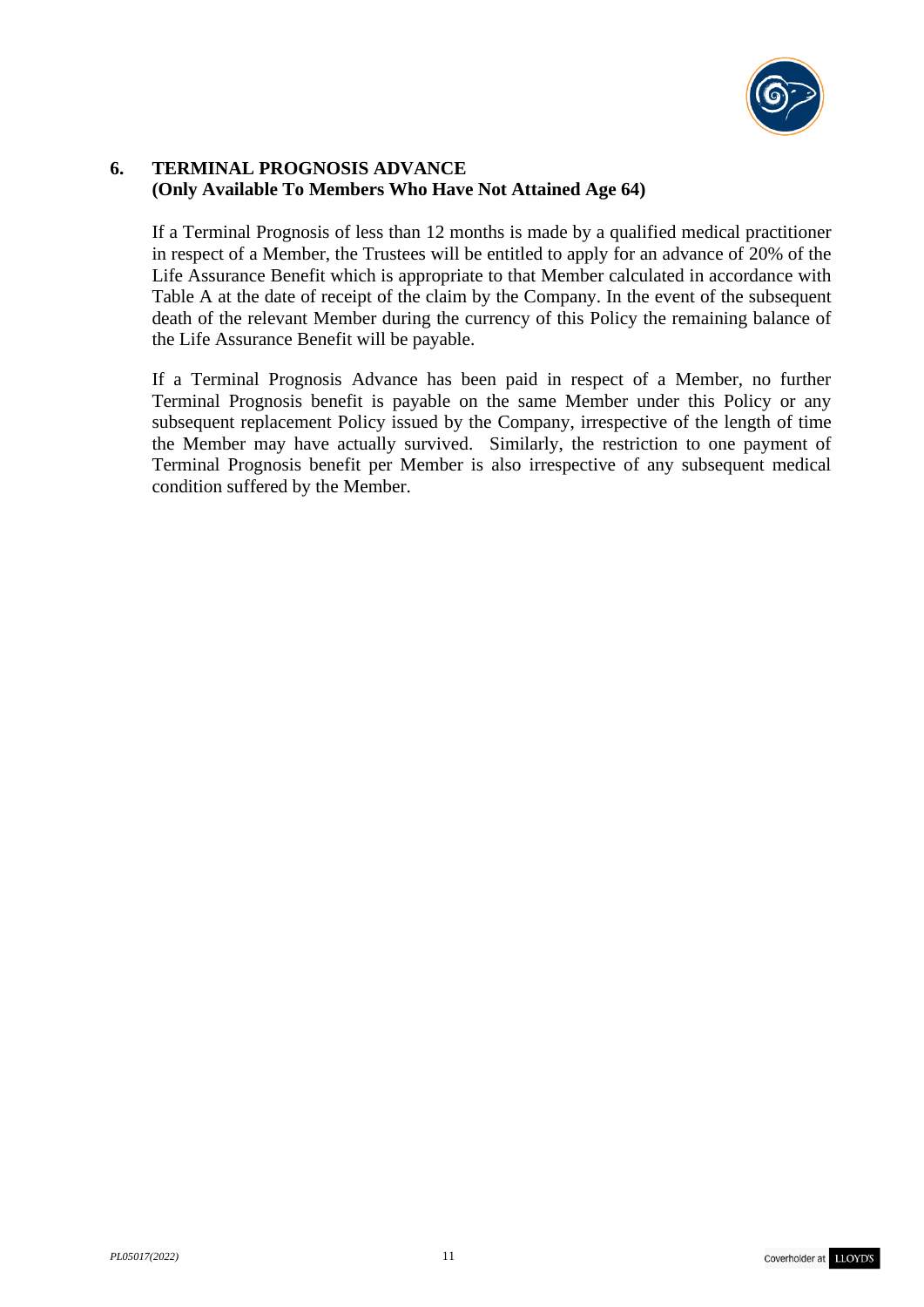

# **PREMIUM CONDITIONS**

#### **1. AMOUNT OF PREMIUM**

The amount of premium will be the aggregate of premiums in respect of all Members ascertained in accordance with the Premium Rate(s) shown in Table B.

#### **2. WHEN PAYABLE**

At the commencement of the Period of Cover and at each subsequent Policy Anniversary Date. If the premiums are payable by instalments the appropriate instalment in respect of each Member shall be due on the first day of the instalment period.

Two months of grace shall be allowed for the payment of any premium. If any claim arises during that period no amount shall become due in respect of such claim until confirmation is received that the Member's premium is paid up to date.

### **3. PREMIUM COSTING**

The premium due per Member will be calculated in accordance with the Company's normal group underwriting philosophies and procedures.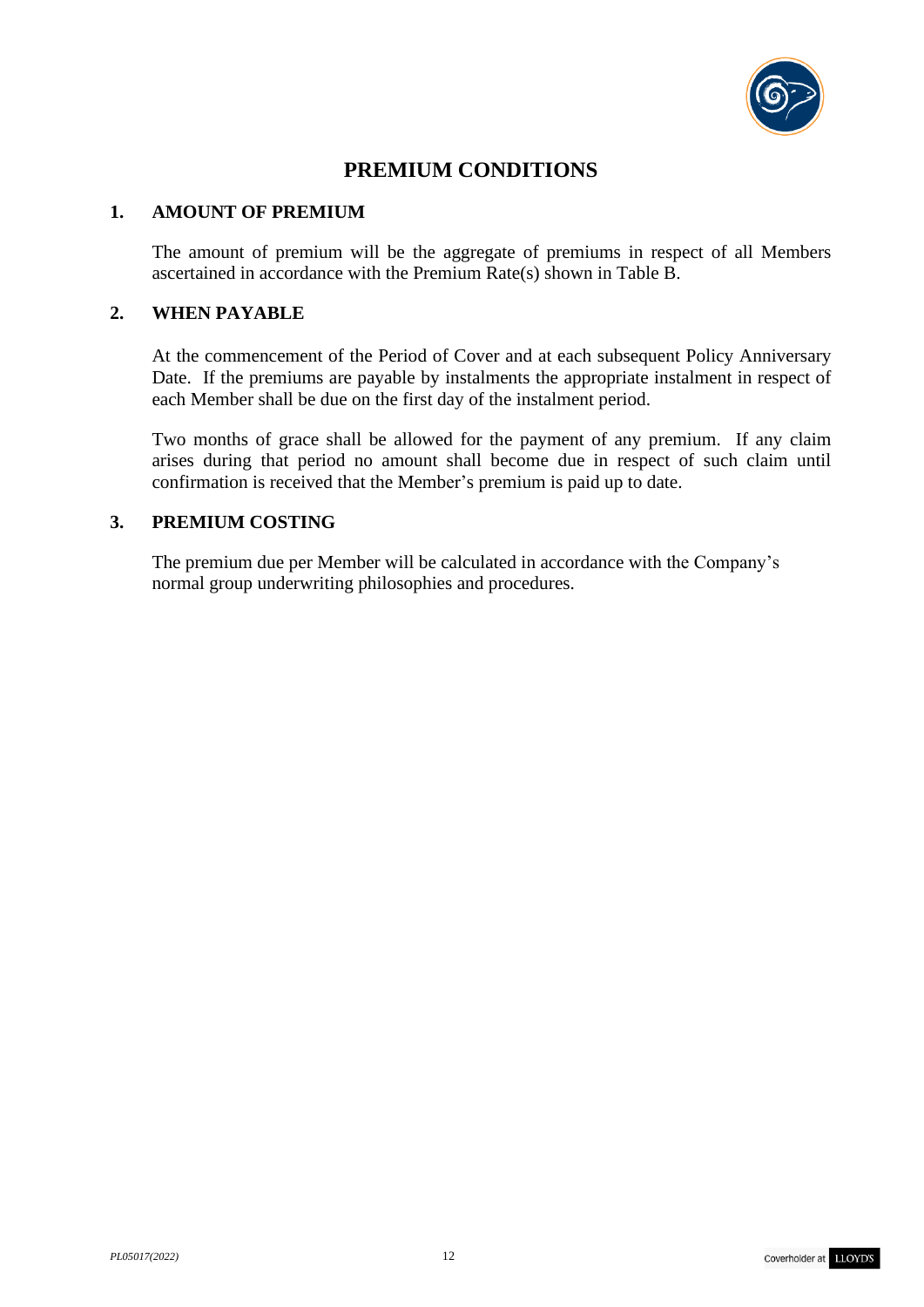

# **CLAIM CONDITIONS**

### **NOTIFICATION OF A DEATH CLAIM**

Upon the death of a Member notification of the claim by the Policyholder should be advised to the Company as soon as possible. Notification should be made in writing to the Company at its address shown in the Schedule to this Policy.

No benefit will be payable under the Policy in respect of any claim if it is not submitted in time to enable the claim to be settled by the Company within two years of the date the Trustees first knew of the Member's death, or the date which the Trustees could reasonably have been expected to have known of the Member's death.

#### **DOCUMENTARY EVIDENCE REQUIRED FOR A DEATH CLAIM**

- (a) A Claim form fully completed and signed by the Policyholder (the Trustees of the Scheme).
- (b) The Member's original death certificate or the original coroner's certificate.
- (c) Evidence of the Member's entitlement to benefit.
- (d) Evidence of the Member's Date of Birth.
- (e) Any additional information deemed necessary by the Company.

#### **NOTIFICATION OF A TERMINAL PROGNOSIS CLAIM**

Upon confirmation of a Terminal Prognosis of less than 12 months by a medical practitioner, notification should be made in writing to the Company at its address shown in the Schedule to the Policy.

#### **DOCUMENTARY EVIDENCE REQUIRED FOR A TERMINAL PROGNOSIS CLAIM**

- (a) A Terminal Prognosis Claim form fully completed and signed by the claimant and the Policyholder (the Trustees of the Scheme).
- (b) Written confirmation of the Terminal Prognosis from a suitable medical consultant or practitioner located in Western Europe, North America or Australasia with provision of medical evidence in English. The cost of obtaining evidence abroad equivalent to the cost of obtaining similar evidence in the UK only will be borne by the Company.
- (c) Evidence of the Member's entitlement to benefit.
- (d) Evidence of the Member's Date of Birth.
- (e) Any additional information deemed necessary by the Company.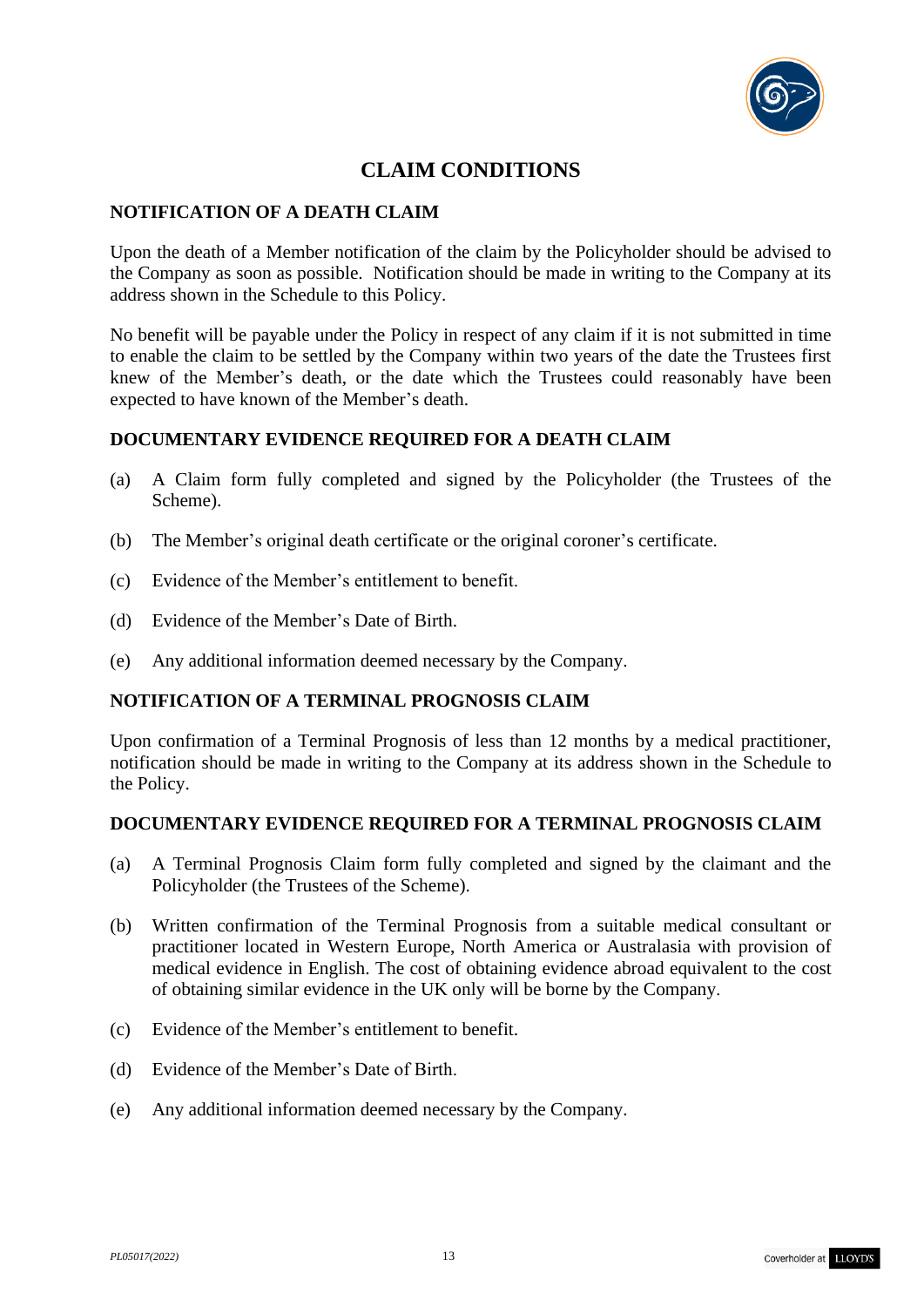

# **DEATH CLAIM SETTLEMENT**

On acceptance by the Underwriters of a claim, settlement of the amount payable will be made by electronic transfer to the Policyholder.

All claim payments will only be made payable to the Policyholder (the Trustees of the Scheme) whose acceptance will be a full discharge of the Company's liability under this Policy.

# **TERMINAL PROGNOSIS CLAIM SETTLEMENT**

On acceptance by the Underwriters of a claim, settlement of the amount payable will be made by electronic transfer to the Policyholder.

All claim payments will only be made payable to the Policyholder (the Trustees of the Scheme) whose acceptance will be a full discharge of 20% of the Member's current applicable benefit.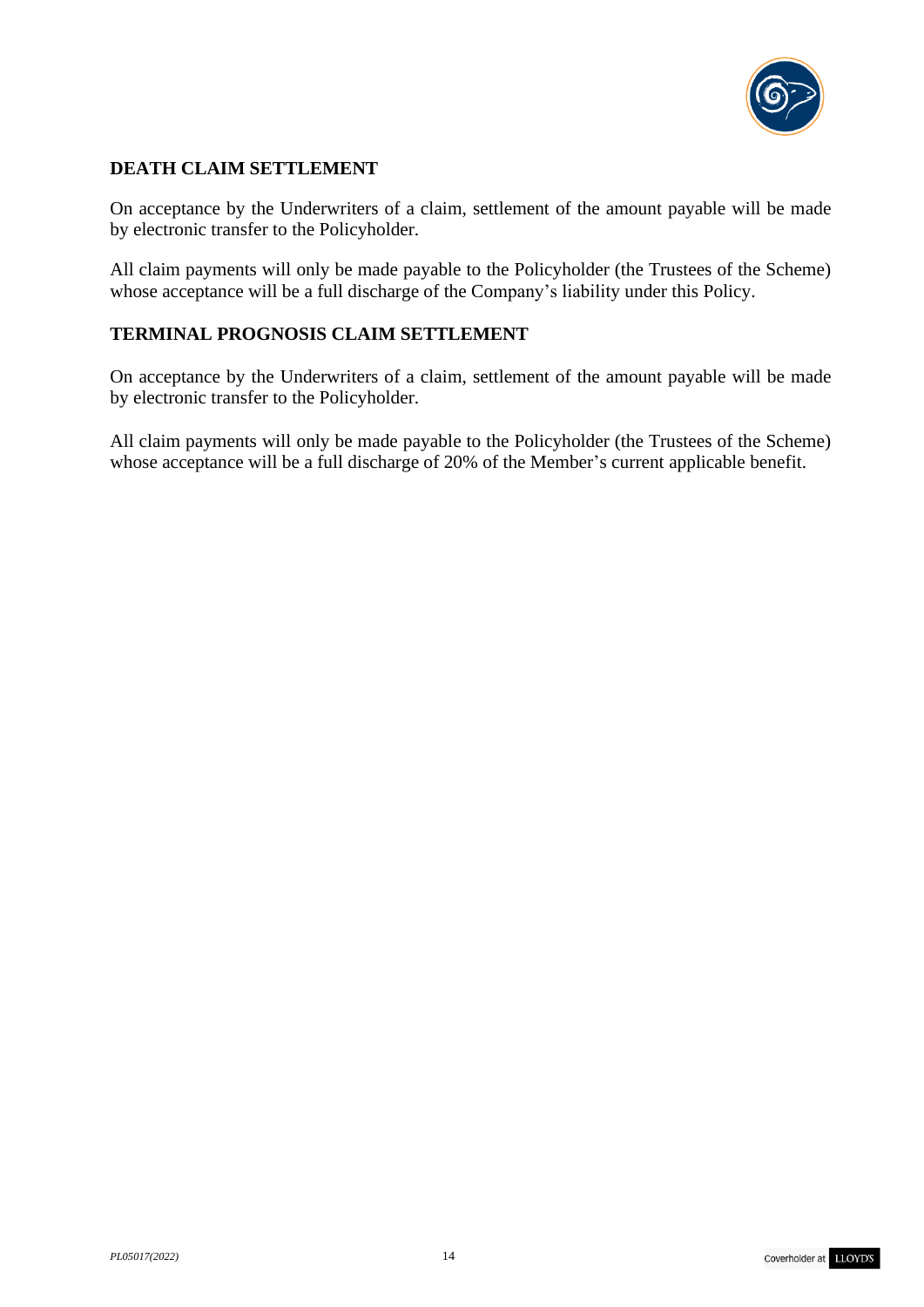

# **DEFINITIONS**

| <b>Benefit Conditions:</b>                                                 | The conditions relating to benefits set out on pages 10 and 11 of this<br>document.                                                                                                                                                                                                                                                                              |
|----------------------------------------------------------------------------|------------------------------------------------------------------------------------------------------------------------------------------------------------------------------------------------------------------------------------------------------------------------------------------------------------------------------------------------------------------|
| <b>Catastrophic Event:</b>                                                 | One originating cause, event or occurrence or a series of related<br>originating causes, events or occurrences, which results in more than<br>one death, irrespective of the period of time or area over which such<br>originating causes, events or occurrences take place. The Company<br>shall be the sole judge as to what constitutes a Catastrophic Event. |
| <b>Claim Conditions:</b>                                                   | The conditions relating to claims set out on pages 13 and 14 of this<br>document.                                                                                                                                                                                                                                                                                |
| <b>Commencement Date</b><br>of Premium Rate(s)<br><b>Guarantee Period:</b> | The date named as such in the Schedule.                                                                                                                                                                                                                                                                                                                          |
| <b>Company:</b>                                                            | Risk Assurance Management Limited on behalf of the Underwriters as<br>authorised by Lloyd's Binding Authority Contract as stated in the<br>Schedule.                                                                                                                                                                                                             |
| <b>Conditions:</b>                                                         | The general conditions, membership conditions, benefit conditions,<br>claims conditions and premium conditions.                                                                                                                                                                                                                                                  |
| <b>Eligible Members:</b>                                                   | All Eligible Members as stated in the Schedule and subject to<br>Membership Condition 1.                                                                                                                                                                                                                                                                         |
| <b>Evidence of Insurability:</b>                                           | Any medical evidence acceptable to the Company to enable the<br>Member's inclusion in the Scheme and for subsequent increases in<br>benefit.                                                                                                                                                                                                                     |
| <b>General Conditions:</b>                                                 | The general conditions to this Policy set out on pages 7 and 8 of this<br>document.                                                                                                                                                                                                                                                                              |
| <b>Life Assurance Benefit:</b>                                             | The amount of benefit appropriate to a Member at his date of death as<br>stated in Table A, subject to the Catastrophic Event limit.                                                                                                                                                                                                                             |
| <b>Member:</b>                                                             | An Eligible Member whose membership of the Scheme has<br>commenced.                                                                                                                                                                                                                                                                                              |
| <b>Membership Conditions:</b>                                              | The conditions relating to Membership set out on page 9 of this<br>document.                                                                                                                                                                                                                                                                                     |
| <b>Normal Entry Date:</b>                                                  | The date on which the Member joined the Scheme.                                                                                                                                                                                                                                                                                                                  |
| <b>Period of Cover:</b>                                                    | As defined in the Schedule.                                                                                                                                                                                                                                                                                                                                      |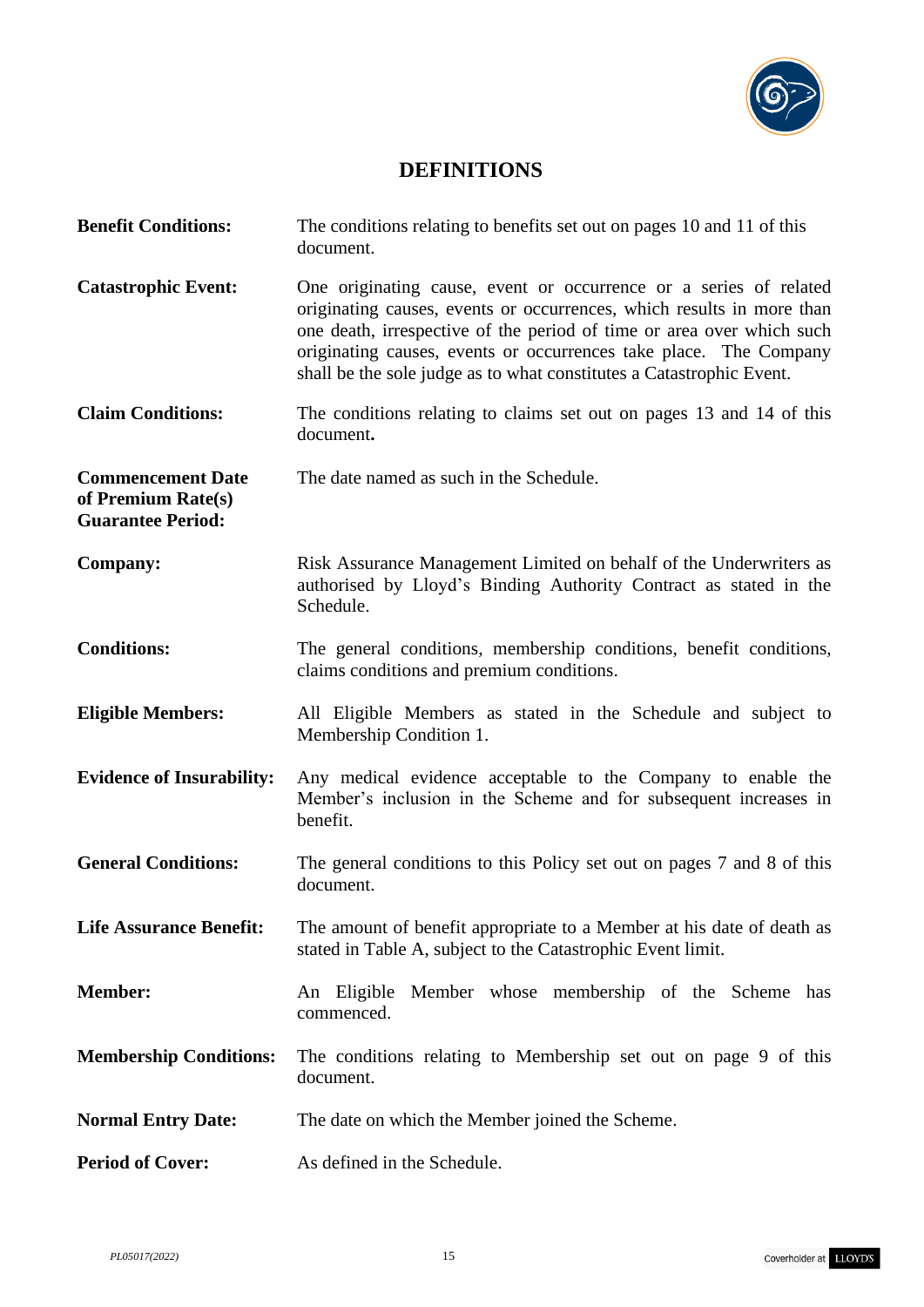

| <b>Policy:</b>                                     | The meaning given on page 1 of this document at subsection (iii).                                                                                                                                   |
|----------------------------------------------------|-----------------------------------------------------------------------------------------------------------------------------------------------------------------------------------------------------|
| <b>Policy Anniversary Date:</b>                    | The anniversary of the commencement of the Period of Cover.                                                                                                                                         |
| <b>Policyholder:</b>                               | The Trustees of the Scheme.                                                                                                                                                                         |
| <b>Premium Conditions:</b>                         | The premium conditions to this Policy.                                                                                                                                                              |
| <b>Premium Rate(s):</b>                            | The rate(s) referred to as such in the Schedule which excludes any<br>Broker or Federation commission or fees.                                                                                      |
| <b>Premium Rate(s)</b><br><b>Guarantee Period:</b> | The period of time the Premium $Rate(s)$ is guaranteed for as stated in<br>the Schedule                                                                                                             |
| <b>Retired Member:</b>                             | A Retired Officer, a Retired Federation Staff, a Retired Police Staff or<br>a Retired Support Staff formerly in the service of the Isle of Man<br>Constabulary.                                     |
| <b>Scheme:</b>                                     | The Scheme named in the Schedule.                                                                                                                                                                   |
| <b>Scheme Rules:</b>                               | The Rules governing the operation of the Scheme and the payment of<br>lump sum benefits to Members upon death or upon diagnosis of a<br>Terminal Prognosis.                                         |
| <b>Sum Assured:</b>                                | The amount of benefit appropriate to a Member at his date of death as<br>stated in Table A, subject to the Catastrophic Event limit.                                                                |
| <b>Terminal Prognosis:</b>                         | Advanced or rapidly progressing incurable illness where, in the opinion<br>of an attending consultant and the Company's chief medical officer, the<br>life expectancy is no greater than 12 months. |
| <b>Termination Date:</b>                           | In respect of each Member, the Termination Date shall be the earliest<br>of the expiry dates as follows:                                                                                            |
|                                                    | The Member reaching the age stated in the Schedule.<br>(a)                                                                                                                                          |
|                                                    | Upon payment of the Sum Assured in respect of the Member.<br>(b)                                                                                                                                    |
|                                                    | The Member ceasing to be entitled to benefit under the Scheme<br>(c)<br>Rules.                                                                                                                      |
|                                                    | The discontinuance of payment of premiums whether generally or<br>(d)<br>in relation to that Member.                                                                                                |
|                                                    | Upon expiry, cancellation or failure to renew the Policy.<br>(e)                                                                                                                                    |
| <b>Underwriters:</b>                               | Certain Underwriters at Lloyd's as described on page 1 of this Policy.                                                                                                                              |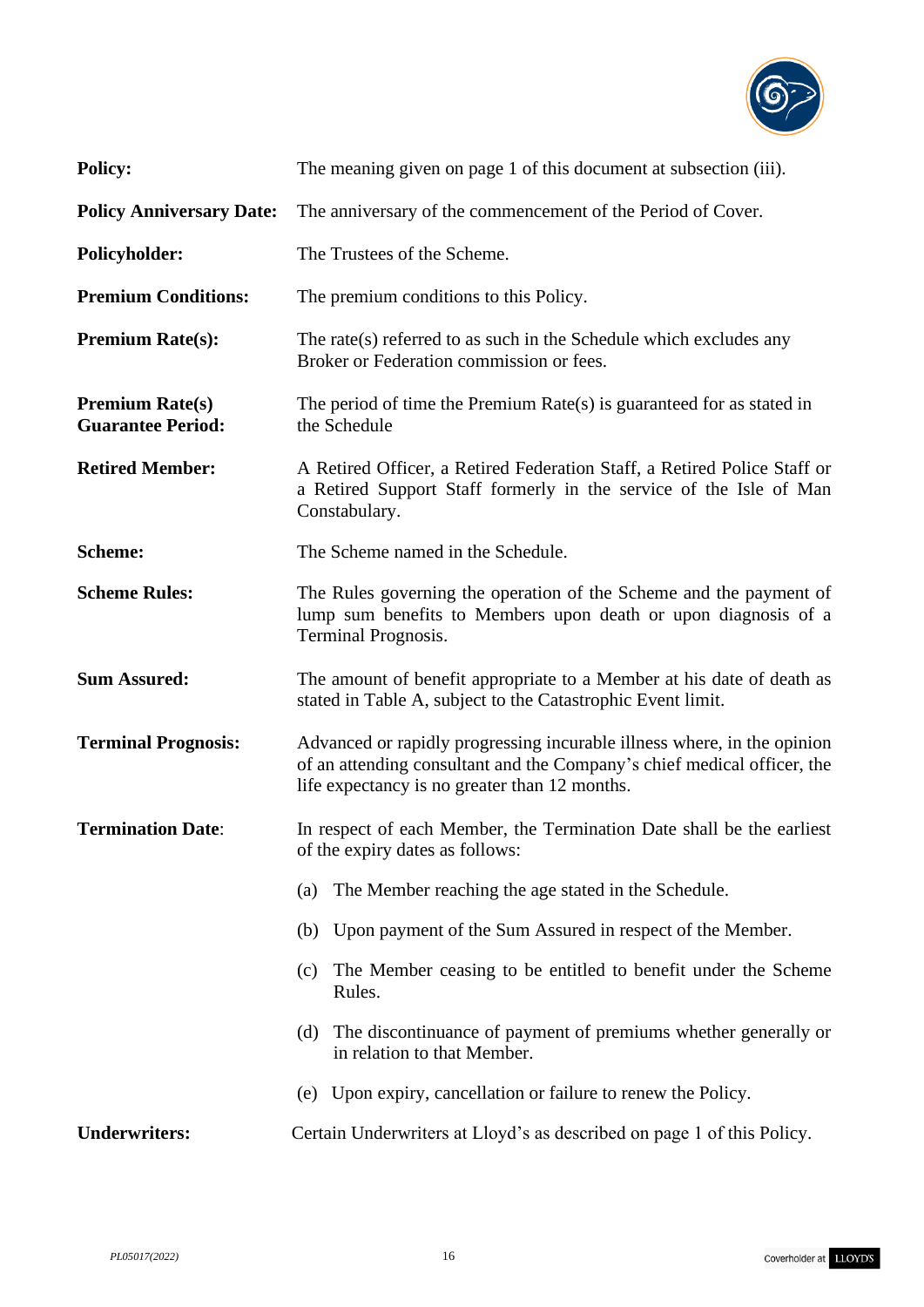

# **In this Policy**:

- 1.1. Headings are inserted for convenience only and do not affect the construction of this Policy
- 1.2. All references to "we", "us" and "our" in this Policy are to Risk Assurance Management Limited.
- 1.3. Unless the context otherwise requires, or it is otherwise expressly provided:
	- 1.3.1. words importing the singular include the plural and vice versa, words importing the masculine include the feminine, and words importing persons include corporations;
	- 1.3.2. where something is defined in the singular, the plural of the defined term will be taken to mean two or more of those things which fall within the definition; and where something is defined in the plural or collectively, the singular of the defined term will be taken to mean any one of those things which fall within the definition;
	- 1.3.3. reference to writing or similar expressions includes transmission by telecopier or electronic means;
	- 1.3.4. references to Acts, statutory instruments, regulations and other legislation are to legislation operative in England and to such legislation amended, extended or reenacted (whether before or after the date of this Policy) and any subordinate legislation made under that legislation;
	- 1.3.5. reference to any document includes that document as amended or supplemented, whether before or after the date of this Policy.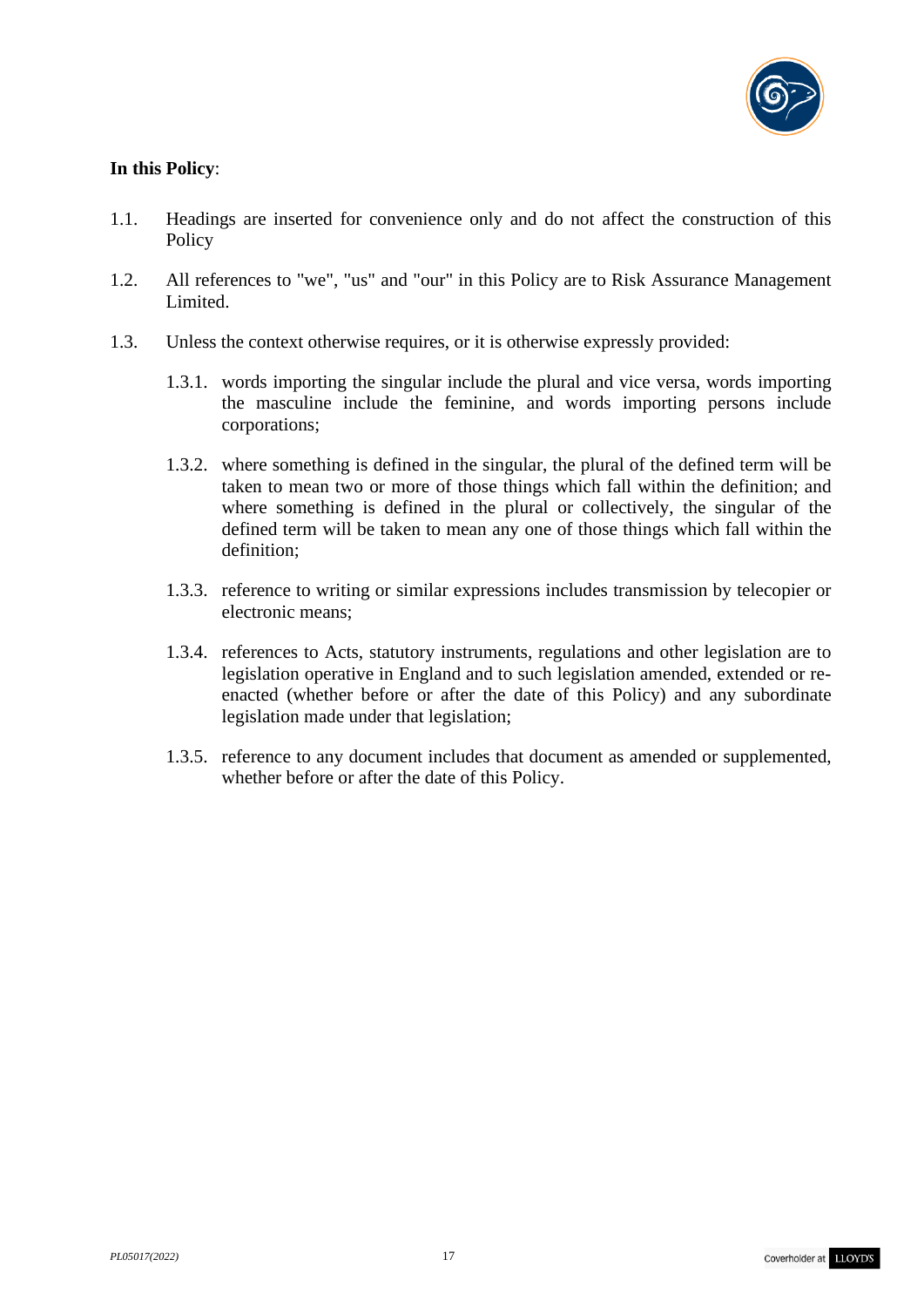

# **ADDITIONAL INFORMATION**

#### **POLICY ISSUANCE**

This Policy is issued and administered by Risk Assurance Management Limited in its capacity as a Lloyd's Coverholder on behalf of certain Underwriters at Lloyd's where the risk is underwritten.

### **DATA PROTECTION**

Further information in respect of how we process the data we hold can be found with our Data Protection Notice shown on our website: www.ram-ltd.co.uk.

### **COMPLAINTS PROCEDURE**

Risk Assurance Management Limited as a Coverholder of Lloyd's operates a two stage complaints procedure. Initially if you have any complaint regarding the handling of your Policy it should be addressed to:-

The Compliance Officer Risk Assurance Management Limited Chancery House Leas Road Guilford Surrey GU1 4QW

Email: [complaints@ram-ltd.co.uk](mailto:complaints@ram-ltd.co.uk) Website: www.ram-ltd.co.uk

The circumstances regarding your complaint will be investigated and a written reply will be sent to you within two weeks of receiving your written complaint. In the event that this proves unsatisfactory, or you have not received a written reply within two weeks, you are entitled to refer the matter to Lloyd's. Written representation should be made to:-

Policyholder and Market Assistance Lloyd's Fidentia House Walter Burke Way Chatham Maritime Kent ME4 4RN

Email: [complaints@lloyds.com](mailto:complaints@lloyds.com) Website: [www.lloyds.com/complaints](http://www.lloyds.com/complaints)